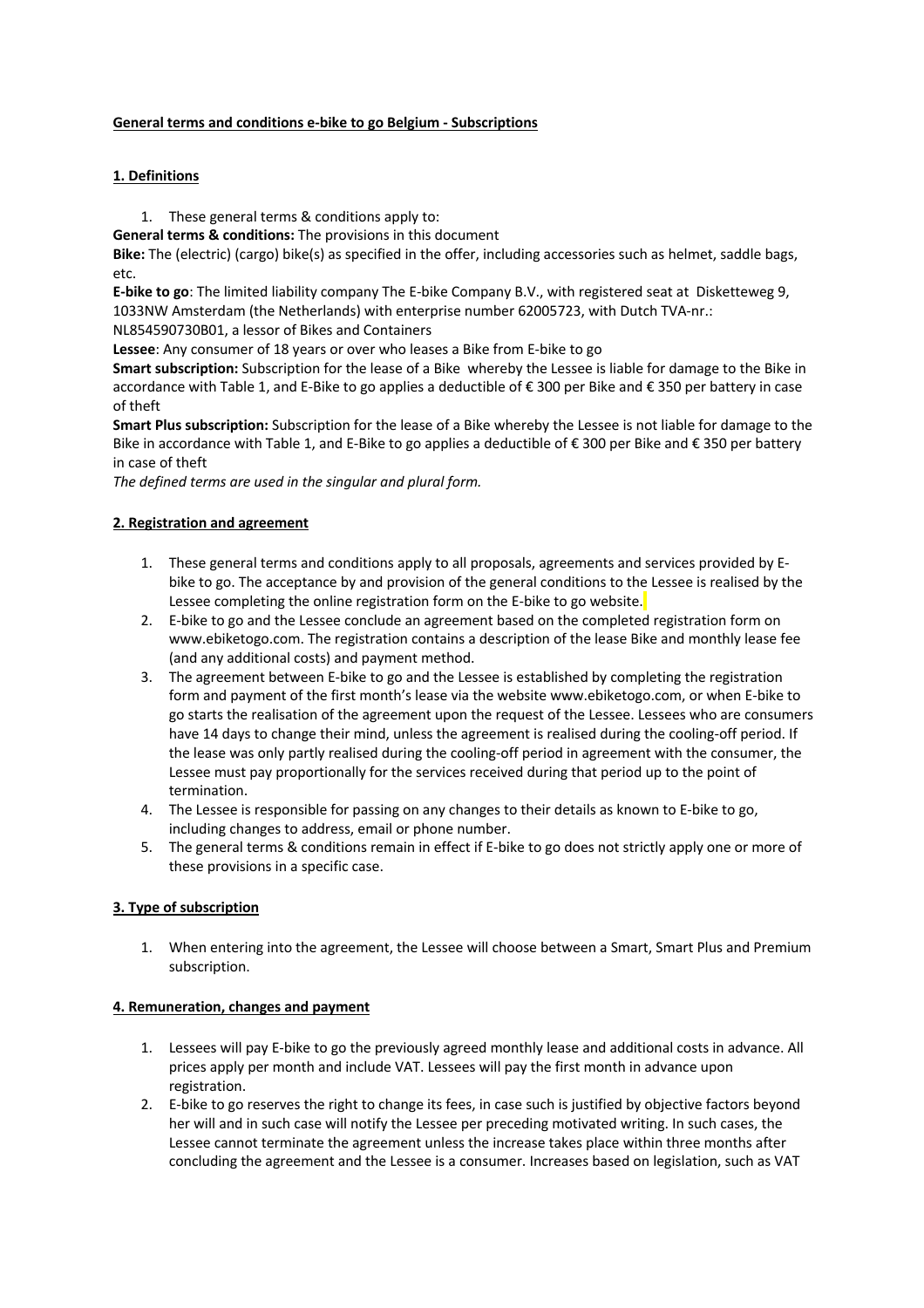rises, can be implemented immediately and do not give the Lessee the right to terminate the agreement.

3. The rent/fees will be adapted to the costs of living as indicated in the calculation below, based on the fluctuations of the consumer price index:

(basic rent x new index) / initial index = new/indexed rent

The elements of this calculation are as follows:

- The basic rent is the rent/fee as agreed in this agreement
- The initial index is the health index of the month prior to the concluding of this agreement
- The new index is the health index of the month prior to the anniversary of the date on which the agreement entered into force.

This adaptation takes place automatically on the anniversary of the date this agreement entered into force.

In case the new index is not known in due time, the difference between the paid rent and the rent corresponding to the calculation above will be settled with increase or adding up to the next rent to be paid.

4. The Lessee will only be charged the agreed costs except when the Lessee owes the Lessor damages. 5. E-bike to go will send the Lessee a monthly invoice for the lease and any additional costs for the

coming month. The calendar day on which the agreement was established based on Article 2(3) determines the consequential dates of invoicing. To illustrate: if a subscription starts on the 23rd, E-Bike to go will send a monthly invoice and collect the fees due on the 23rd of each month thereafter.

6. The amount due on the invoice will be collected via direct debit. If E-bike to go cannot collect the due amount from the Lessee via direct debit on the calendar day as referred to in point 4, the Lessee is legally in default. E-bike to go will then attempt to collect the amount owed via direct debit for a second time within 14 days after the first direct debit. If the second collection is not successful, E-bike to go will terminate its obligations towards the Lessee, collect the Bike from the Lessee and charge a fee of € 30. E-bike to go will also have the right to terminate the agreement.

7. Before terminating the agreement, E-bike to go will send the Lessee a one-off reminder with a final payment term of 14 days, without charge. If the invoice has not been paid hereafter, E-bike to go will have the right to claim legal interest and an extrajudicial costs amounting to 10% of the outstanding debt (with a minimum of 40,- EUR).

# **5. Delivery**

- 1. E-bike to go will supply the Lessee with a Bike in good state in accordance with the agreement.
- 2. The Bike will be delivered to the location provided on the registration form or collected from an Ebike to go pick-up point. E-bike to go charges a fee of € 30 for delivery of the Bike or for collecting the Bike upon termination of the agreement. Pick-up or Delivery of the Bike by the Lessee via an E-bike to go pick-up point is free of charge. The delivery date of the Bike is considered to be the start date of the agreement.
- 3. The Lessee will receive the Bike and will verify whether this is in a good state and corresponds with the terms as agreed upon in the agreement. If the Lessee discovers that the Bike is not in a good state or does not correspond with the terms of this agreement, the Lessee will give notice to E-bike to go, Upon receipt of the Bike.

4. E-bike to go provides a manual of the Bike to the Lessee and a document in which he informs the Lessee about the safety measures to be taken when using the Bike. This information is also given verbally to the Lessee upon delivery of the Bike.

# **6. Lessee obligations**

- 1. The Bike may only be used as a prudent-man in accordance with its nature and purpose. The Lessee will treat the Bike and any parts thereof (including the keys) with care. Bikes cannot be used on terrain for which they are not intended. Batteries should be charged in the correct way in a safe place to prevent overheating/fire hazard.
- 2. The Lessee is not allowed to sublet, loan, rent out, sell or encumber the Bike.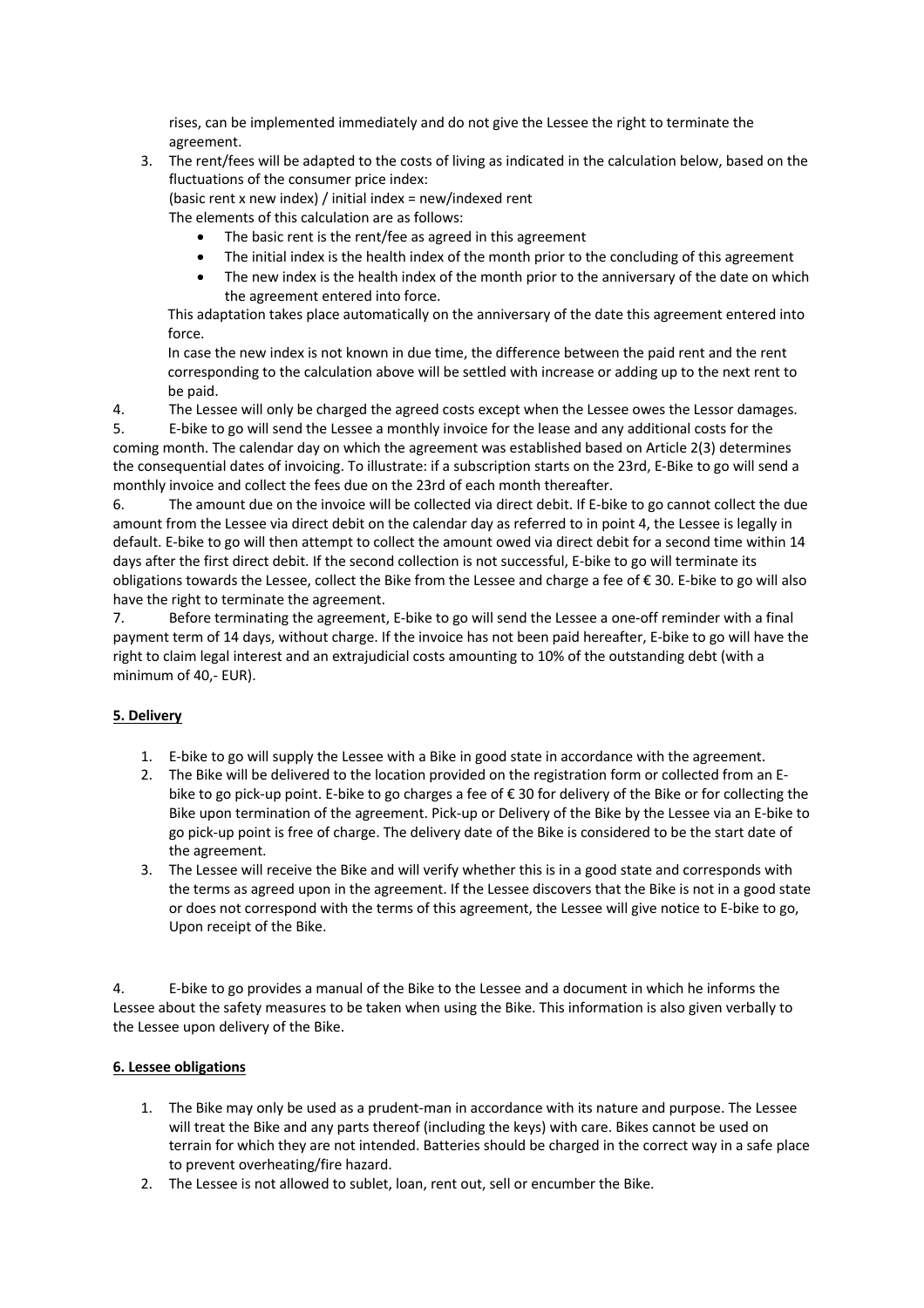- 3. The Lessee must return the Bike in the same condition as they received it. Lessees are not allowed to modify the Bike themselves, and that includes not adding bike racks or child seats.
- 4. The Lessee should not continue to ride the bike if it has a defect that using the bike makes worse. The lessee should instead follow the instructions in Article 7.
- 5. The use of the Bike is realised via an E-bike to go app provided by E-bike to go, unless it is a key model. Lessees can download the E-bike to go app on their smartphone. The use of this app is subject to terms of use.
- 6. The start and end of the use of a Bike (with the exception of the key model) is realised via the app, in which the use can only be terminated at the designated E-bike to go business address. In other places, the Lessee can lock the Bike without terminating the use thereof.
- 7. The Lessee must always secure the Bike against theft by (correctly and properly) using the locks provided by E-bike to go.

## **7. Lessee service, maintenance and instructions**

- 1. E-bike to go will provide regular maintenance of the Bike as and when it deems necessary.
- 2. E-bike provides the Lessee comfortable use of the Bike and is responsible for hidden defects that obstruct the normal use of the Bike. E-bike to go nevertheless reserves the right to check the condition of and make modifications to its Bikes. The Lessee is obliged to cooperate with inspections, modifications and checks and is obliged to make the Bike to E-bike to go when requested by the latter.
- 3. The Lessee must report any defects, damage, loss or theft of the Bike to E-bike to go within 24 hours and follow E-bike to go's reasonable instructions, including but not limited to cooperating in a police report (by E-bike to go), providing a completed and signed damage claim form signed by all parties involved if the damage was caused by a third party and providing all necessary information to E-bike to go and its insurer. In case the Lessee does not fulfil this obligation in due time, the Lessee can be hold accountable for the damages thereby suffered by E-bike to go, such as a loss of claim towards the theft coverage of E-Bike or the loss of possibility to hold a third party liable for the suffered damages / loss.
- 4. The Lessee may not have a third party repair the Bike unless it has permission from E-bike to go.
- 5. E-bike to go will assess the cause of the regular and normal defect or damage (caused by the Bike's age, normal abrasion and force majeure) and repair the Bike, unless it cannot be reasonably expected to do so. If the Bike cannot be repaired right away, E-bike to go will contact the Lessee to plan a replacement within 48 hours. The Lessee cannot derive any rights if this term is not met. An exchange will only take place at the address provided when registering and is free of charge for all-in fees or when the exchange takes place at a pick-up point. In all other cases E-bike to go will charge a fee of  $\epsilon$ 30.
- 6. Regular maintenance of the Bike is at the expense of E-bike to go unless E-bike to go believes the defect or damage is due to use by or on behalf of the Lessee. In this case, any costs of maintenance, replacement or repair or any other costs are at the expense of the Lessee. The related costs will then be charged to the Lessee in accordance with the table as included in the next article.
- 7. In cases of improper use of the bike by the Lessee, E-bike to go is entitled to take measures, including the immediate collection of the Bike, without releasing the Lessee from their payment obligations. The term improper use includes use of the Bike in violation of these general terms & conditions and use contrary to the normal use of a Bike, including under the influence of narcotics such as alcohol and/or drugs, cases of traffic violations, negligence or lack of normal care or maintenance.
- 8. E-bike to go will only exchange or repair the e-bike if the Lessee has fulfilled all their financial obligations.

#### **8. Damage, theft, liability and type of subscription**

- 1. The use of the Bike is at the Lessee's own risk. The Bike has to be returned in the state in which it was on the moment of delivery by E-bike to go, as indicated in the Joint Preliminary Damage Assessment Site Estimate Form (completed and agreed by parties upon delivery to the Lessee).
- 2. E-bike to go will inspect the Bike for damage (including theft or loss of the Bike and/or parts thereof) when it is returned. If the Bike is damaged, the damage is presumed to have been caused by the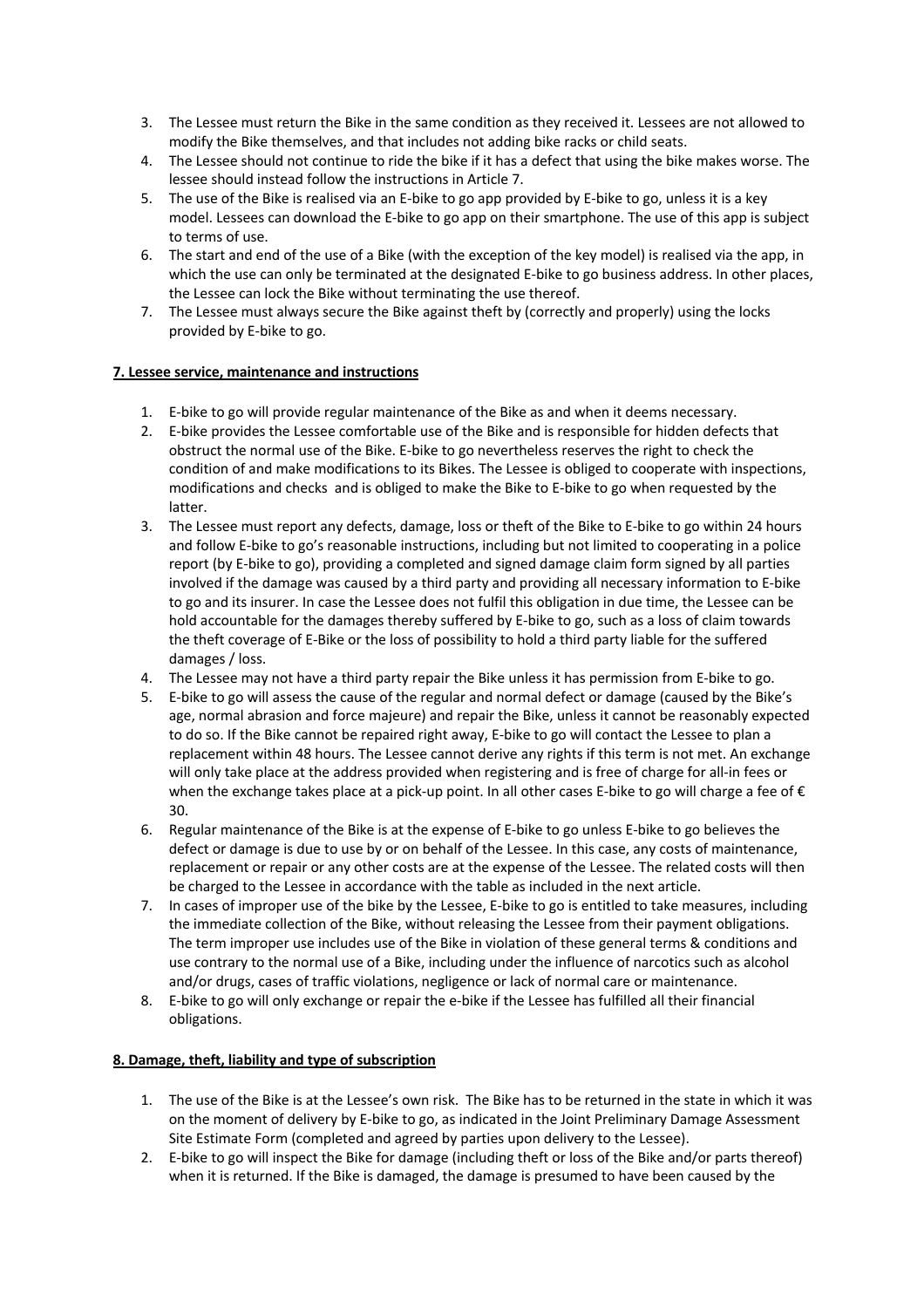Lessee, if this damage is not indicated in the Joint Preliminary Damage Assessment Site Estimate Form.

3. In the case of a Smart subscription (not Smart Plus or Premium), any costs for repairs or replacement are at the Lessee's expense, unless the Lessee can prove that the damage was already there when the agreement started or should otherwise be at the expense of E-bike to go. E-bike applies the following table for cases of damage (amounts include VAT):

|                  | Incl. VAT |
|------------------|-----------|
| Battery theft    | € 350     |
| Battery damage   | € 250     |
| Battery holder   | € 30      |
| <b>Brakes</b>    | €40       |
| Controller       | € 200     |
| Controllercasing | € 50      |
| Charger          | €85       |
| Crank            | € 150     |
| Front rack       | €95       |
| Front fork       | € 300     |
| Headlight        | € 50      |
| Key or Key lock  | € 50      |
| Mudguard         | €95       |
| Seat             | € 65      |
| Smart lock       | € 125     |
| Stand            | € 55      |
| Total Loss       | € 550     |
| Wheel (rim)      | $\in$ 100 |

## **Table 1**

- 1. E-bike to go applies a deductible of € 300 per Bike and € 350 per battery in case of theft with a Smart or Smart Plus subscription. The total deductible of € 650 equals (rounded off) 30% of the value of the Bike. There is no deductible for theft with the Premium subscription.
- 2. The provisions of 8(3) apply to the key model regardless of the subscription type, and only apply if the key provided by E-bike to the Lessee is handed back to E-bike to go. If the original key cannot be provided, E-bike to go will claim the total cost of the Bike including battery (€ 2,200) from the Lessee (plus € 350 if a second battery is required). This means that E-bike to go applies the following table in case of damage or theft:

#### **Table 2**

| <b>Smart Plus</b>                                                                   |  |
|-------------------------------------------------------------------------------------|--|
| <b>V</b> damage in accordance with Table 1 $\vert$<br>$\sqrt{100\%}$ damage covered |  |
| $\sqrt{3}$ 70% coverage in case of theft*                                           |  |
|                                                                                     |  |

\*) in case of a key version: upon return of the original key

3. Any Lessee involved in two or more cases of theft will be blocked from using the services of E-bike to go. In case of a Premium subscription, E-bike to go may decide not to block the Lessee at its own discretion.

4. If the Bike is found after a theft was reported, the Lessee will be changed a € 50 processing and administration fee instead of the deductible.

5. E-Bike to go will charge the costs of € 50 to the Lessee if a Bike has to be picked up from municipal bicycle storage.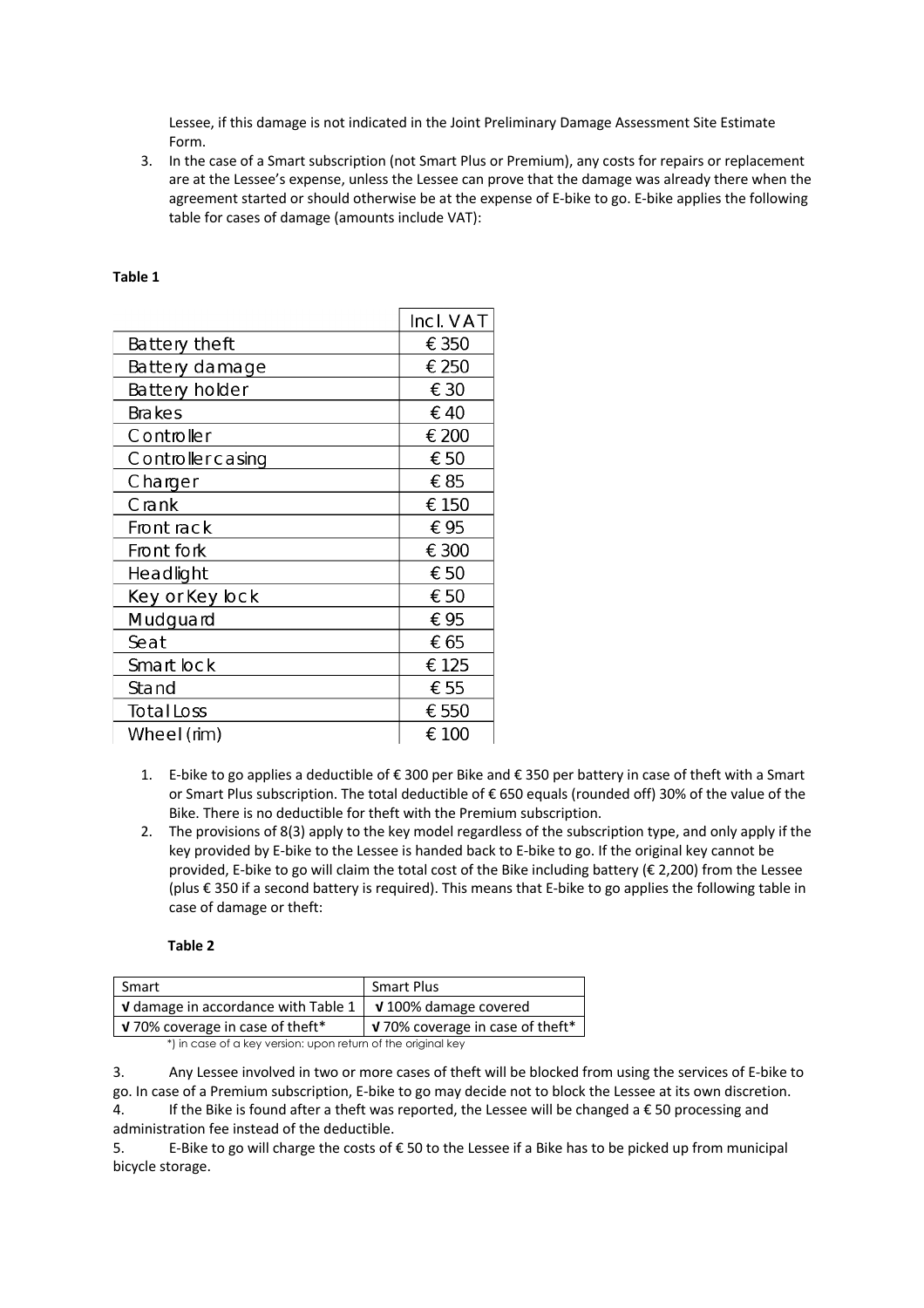# **9. Duration and termination**

- 1. The agreement is concluded for an indefinite period unless both parties agree otherwise in writing.
- 2. E-bike to go and the Lessee can terminate the agreement prematurely, taking into account a notice period of one month. The Lessee can only terminate the agreement online via the appropriate form on the E-bike to go website.
- 3. In the following cases, E-bike to go can terminate the agreement extrajudicially and with immediate effect, without owing any damages and while retaining its rights:
	- The Lessee does not comply with this agreement;
	- The Lessee has been declared bankrupt or been admitted to the law debt restructuring scheme ("Collectieve schuldenregeling");
	- Circumstances arise of such a nature that compliance with the agreement is impossible or that E-bike to go cannot be compelled to continue the agreement as is.

4. During the term of notice referred to in article 9(2), the Lessee still owes the agreed monthly lease. Ebike to go will contact the Lessee during this term of notice to discuss the return of the Bike. The Bike should be returned at the latest on the last day of the term of notice. The Lessee will cooperate fully with E-bike to go in returning the Bike.

5. Amounts invoiced by E-bike to go before termination become immediately claimable on the termination date.

6. The Bike can be returned to an E-bike to go pick-up point by the Lessee, free of charge. E-bike to go will charge € 30 if required to pick up the Bike, with the fee paid by card directly to the driver. Returning a Bike to a pick-up point is free of charge.

7. If the Bike is not returned by the Lessee on the last day of the term of notice:

8. a) the termination is considered ineffective if the Lessee continues payment in accordance with the agreement after this date, and the agreement will continue as is;

9. b) the termination is considered effective if the Lessee does not make any more payments in accordance with the agreement after this date and does not respond to E-Bike to go's summons to return the Bike within 14 days, during which term the Lessee owes the full lease fee for one month. After this term passes without use, E-bike to go has the right to charge the full value of the Bike to the Lessee in accordance with Article 8(3), and Article 8(4) also applies.

# **10. Termination**

- 1. Article 9 has no bearing on any termination of the agreement by parties to go on legal grounds.
- 2. In case of termination, the Lessee will return the Bike at the latest two days after the termination date in accordance with Article 9(6). If the Bike is not returned within said term, Article 9(7a) or (7b) applies correspondingly, in which 'this date' refers to the termination date.
- 3. Amounts invoiced by E-bike to go before termination will remain due and become claimable immediately. Amounts already received by E-bike to go will not be returned. E-bike to go is not liable for any damage to the Lessee due to termination based on this Article.

# **11. Privacy**

- 1. E-bike to go processes information about the use and/or maintenance of its Bikes as well as personal details of the Lessee for the purposes of this agreement, including a copy of the Lessee's ID in accordance with the applicable privacy legislation. E-bike to go will check the credit score of the Lessee based on the registration.
- 2. After termination of the agreement the Name and address details and the e-mail address of the Lessee will be kept by E-bike to go for 5 years, in accordance with the tax legislation applicable to this agreement.
- 3. The Privacy Policy of E-Bike to go can be consulted on the following link: https://ebiketogo.com/privacy-policy/. The Cookies Policy of E-Bike can be consulted on the following link. The Lessee confirms to have read this terms and has given his approval hereon.